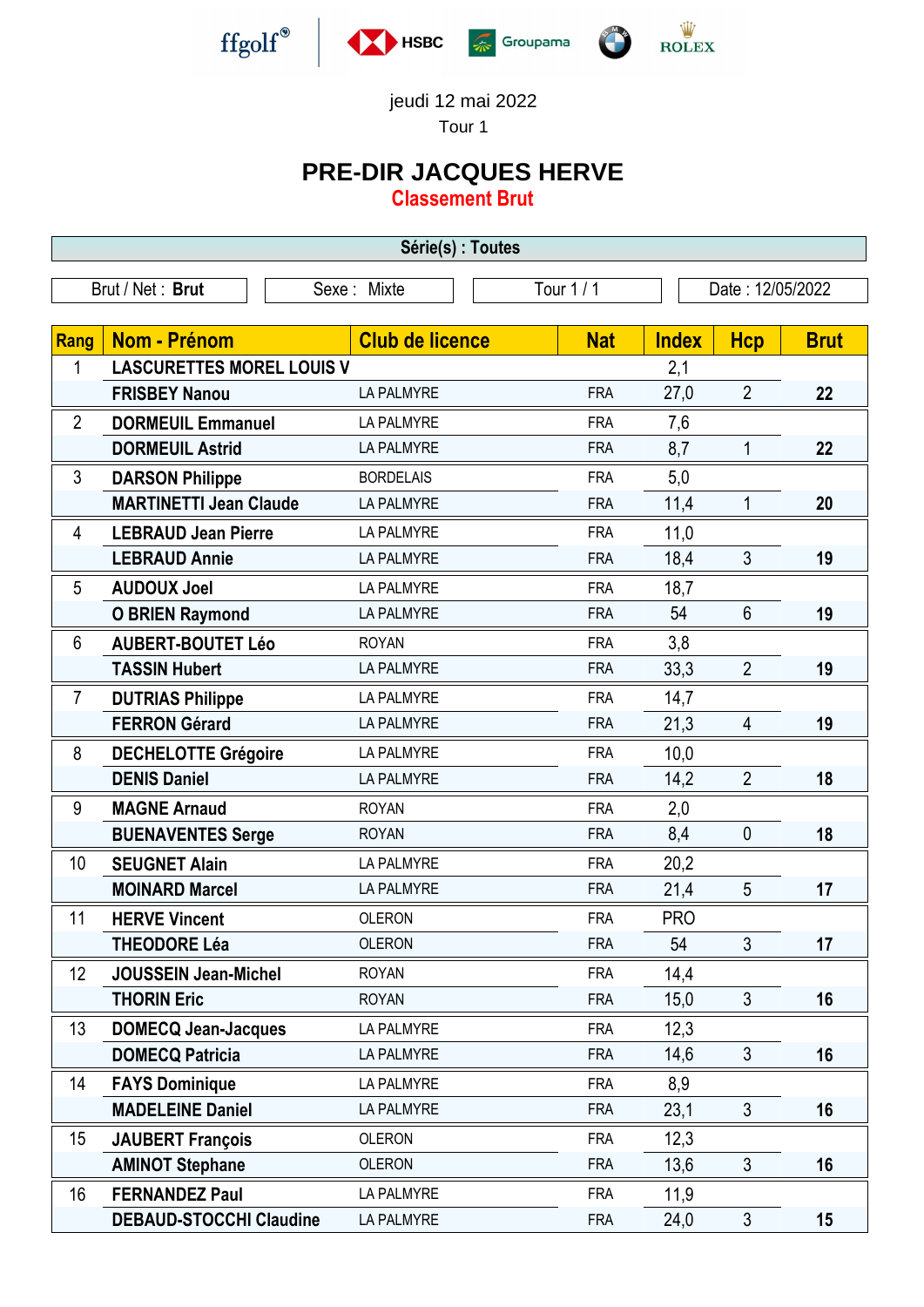| <b>Rang</b> | Nom - Prénom                    | <b>Club de licence</b> | <b>Nat</b> | <b>Index</b> | <b>Hcp</b>      | <b>Brut</b> |
|-------------|---------------------------------|------------------------|------------|--------------|-----------------|-------------|
| 17          | <b>NGO Laurence</b>             | <b>DISNEYLAND</b>      | <b>FRA</b> | 12,1         |                 |             |
|             | <b>NGO Yann</b>                 | <b>BUSSY</b>           | <b>FRA</b> | 20,7         | 3 <sup>1</sup>  | 14          |
| 18          | <b>LEGRAND Philippe</b>         | <b>LA PALMYRE</b>      | <b>FRA</b> | 23,4         |                 |             |
|             | <b>CAJON Sylvain</b>            | <b>LA PALMYRE</b>      | <b>FRA</b> | 36,2         | $\overline{7}$  | 14          |
| 19          | <b>PETREAU Jacques</b>          | LA PALMYRE             | <b>FRA</b> | 27,0         |                 |             |
|             | <b>VERHEYLEWEGEN Danielle</b>   | <b>LA PALMYRE</b>      | <b>FRA</b> | 32,1         | $\overline{7}$  | 13          |
| 20          | <b>MAYE Annick</b>              | LA PALMYRE             | <b>FRA</b> | 16,6         |                 |             |
|             | <b>MAYE Robert</b>              | <b>LA PALMYRE</b>      | <b>FRA</b> | 21,2         | $\overline{4}$  | 13          |
| 21          | <b>REGNIER Mary</b>             | <b>LA PALMYRE</b>      | <b>FRA</b> | 25,0         |                 |             |
|             | <b>REGNIER Jean-Francois</b>    | <b>LA PALMYRE</b>      | <b>FRA</b> | 30,9         | $6\phantom{1}$  | 12          |
| 22          | DE BELLEGARDE Réjane            | LA PALMYRE             | <b>FRA</b> | 21,5         |                 |             |
|             | <b>MARCHESINI Jean-Claude</b>   | <b>LA PALMYRE</b>      | <b>FRA</b> | 26,7         | 5               | 12          |
| 23          | <b>ERIEAU Jean-Jacques</b>      | <b>LA PALMYRE</b>      | <b>FRA</b> | 22,5         |                 |             |
|             | <b>ERIEAU Claudine</b>          | LA PALMYRE             | <b>FRA</b> | 42           | $6\phantom{1}$  | 12          |
| 24          | <b>FRANCOIS Yves</b>            | LA PALMYRE             | <b>FRA</b> | 21,5         |                 |             |
|             | <b>BRAGANCA MICHEL</b>          |                        |            | 31,0         | $6\phantom{1}$  | 12          |
| 25          | <b>BOURIT Catherine</b>         | <b>ROYAN</b>           | <b>FRA</b> | 18,1         |                 |             |
|             | <b>CASTELLI Brigitte</b>        | <b>ROYAN</b>           | <b>FRA</b> | 24,8         | 5               | 12          |
| 26          | <b>MENARDI Arlette</b>          | <b>OLERON</b>          | <b>FRA</b> | 20,4         |                 |             |
|             | <b>LE PORCHER Michel</b>        | <b>OLERON</b>          | <b>FRA</b> | 26,0         | 5               | 12          |
| 27          | <b>ROEDER Jean Pierre</b>       | LA PALMYRE             | <b>FRA</b> | 21,4         |                 |             |
|             | <b>TISSIER Michel</b>           | <b>MORANGIS</b>        | <b>FRA</b> | 36,6         | $6\phantom{.}6$ | 12          |
| 28          | <b>LEGLISE Christian</b>        | LA PALMYRE             | <b>FRA</b> | 21,4         |                 |             |
|             | <b>LEGLISE Jean Pierre</b>      | <b>LA PALMYRE</b>      | <b>FRA</b> | 24,7         | $5\phantom{.0}$ | 11          |
| 29          | <b>GRAND Jean-Pierre</b>        | LA PALMYRE             | <b>FRA</b> | 28,4         |                 |             |
|             | <b>GRAND Claude</b>             | <b>LA PALMYRE</b>      | <b>FRA</b> | 39           | 8               | 10          |
| 30          | <b>BOURNIQUE Maryline</b>       | <b>ROYAN</b>           | <b>FRA</b> | 19,1         |                 |             |
|             | <b>BOURCET Joelle</b>           | <b>OLERON</b>          | <b>FRA</b> | 22,2         | 5               | 10          |
| 31          | <b>LISSANDRE Jean Pierre</b>    | LA PALMYRE             | <b>FRA</b> | 20,2         |                 |             |
|             | <b>MOESSARD Alain</b>           |                        |            | 54           | $6\phantom{1}$  | 10          |
| 32          | <b>CHAPUIS Pierre</b>           | <b>LA PALMYRE</b>      | <b>FRA</b> | 26,1         |                 |             |
|             | <b>BOTTE Jean-Claude</b>        | LA PALMYRE             | <b>FRA</b> | 28,2         | $6\phantom{1}$  | 10          |
| 33          | <b>CLICHY Jean Paul</b>         | <b>ROYAN</b>           | <b>FRA</b> | 26,9         |                 |             |
|             | <b>FONTAINE Christian</b>       | LA PALMYRE             | <b>FRA</b> | 34,7         | $\overline{7}$  | 9           |
| 34          | <b>FOSSIER BERNE Catherine</b>  | <b>LA PALMYRE</b>      | <b>FRA</b> | 27,3         |                 |             |
|             | <b>TORET Michelle</b>           | LA PALMYRE             | <b>FRA</b> | 37           | $\overline{7}$  | 9           |
| 35          | <b>GUET Patrick</b>             | <b>LA PALMYRE</b>      | <b>FRA</b> | 22,9         |                 |             |
|             | <b>GUET Nadine</b>              | LA PALMYRE             | <b>FRA</b> | 23,4         | $6\phantom{1}$  | 9           |
| 36          | <b>BARBE Claude</b>             | <b>LA PALMYRE</b>      | <b>FRA</b> | 30,4         |                 |             |
|             | <b>ORGERON Christophe</b>       | LA PALMYRE             | <b>FRA</b> | 54           | 8               | 9           |
| 37          | <b>FRANCOIS Marie-Annick</b>    | LA PALMYRE             | <b>FRA</b> | 37           |                 |             |
|             | <b>RIMLINGER Marie Laurence</b> | <b>ROYAN</b>           | <b>FRA</b> | 54           | 9               | 9           |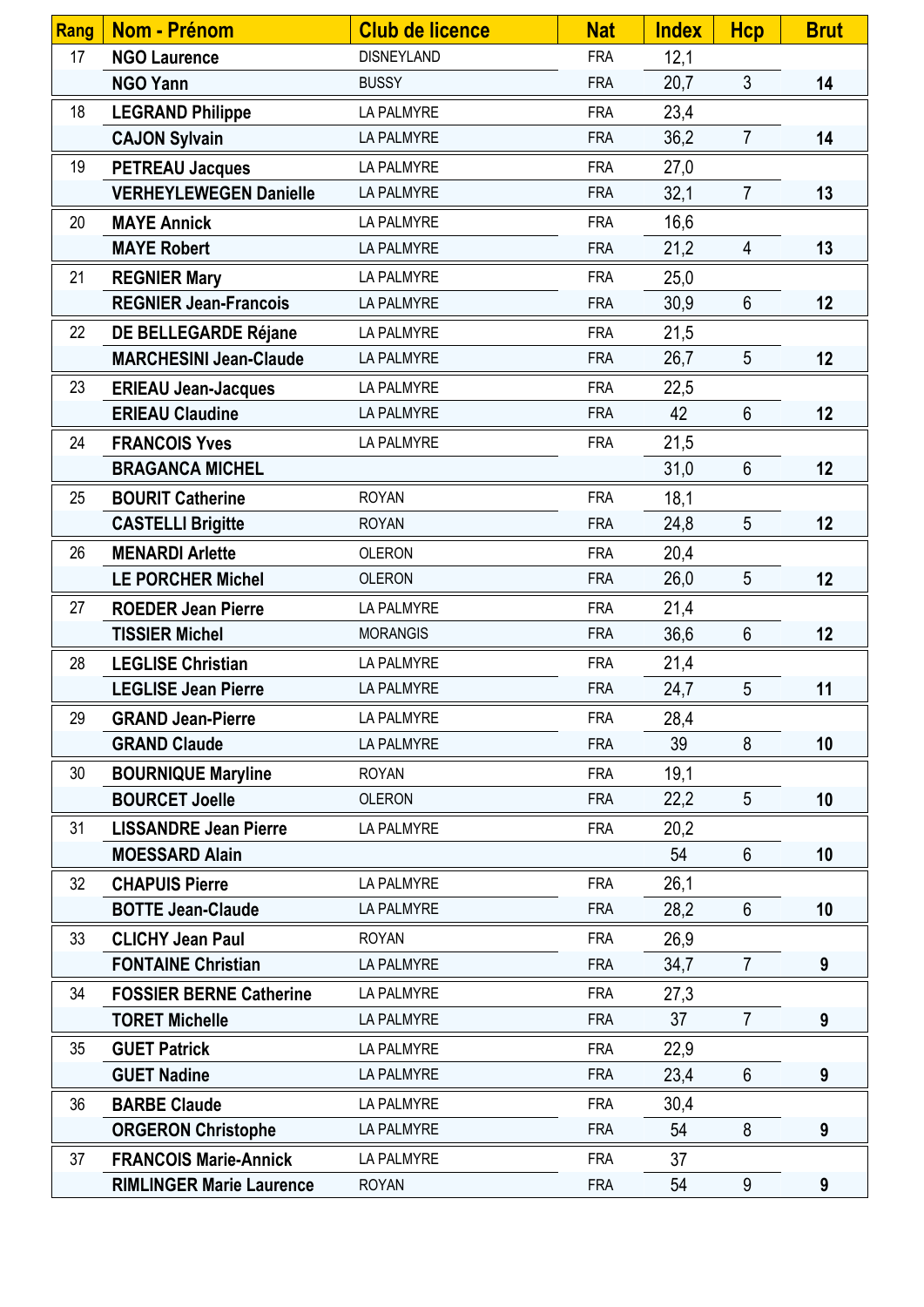| Rang | <b>Nom - Prénom</b>          | <b>Club de licence</b> | <b>Nat</b> | <b>Index</b> | <b>Hcp</b>     | <b>Brut</b>    |
|------|------------------------------|------------------------|------------|--------------|----------------|----------------|
| 38   | <b>JOURDAN Jean</b>          | LA PALMYRE             | <b>FRA</b> | 23,3         |                |                |
|      | <b>CAVALEC Martine</b>       | <b>LA PALMYRE</b>      | <b>FRA</b> | 54           | $\overline{7}$ | 9              |
| 39   | <b>GOYER Nelly</b>           | <b>ROYAN</b>           | <b>FRA</b> | 14,0         |                |                |
|      | <b>ARMAND Annick</b>         | CH. VALLADE            | <b>FRA</b> | 38           | 5              | 9              |
| 40   | <b>VULTAGGIO Marina</b>      | LA PALMYRE             | <b>FRA</b> | 31,1         |                |                |
|      | <b>MAUFRAS Dominique</b>     | LA PALMYRE             | <b>FRA</b> | 54           | 8              | 8              |
| 41   | <b>MAROT Christiane</b>      | LA PALMYRE             | <b>FRA</b> | 29,5         |                |                |
|      | <b>ROBERT Philippe</b>       | <b>LA PALMYRE</b>      | <b>FRA</b> | 54           | 8              | 8              |
| 42   | <b>FORGIT Francis</b>        | LA PALMYRE             | <b>FRA</b> | 27,6         |                |                |
|      | <b>GABORIT Andrée</b>        | <b>ROYAN</b>           | <b>FRA</b> | 30,0         | $\overline{7}$ | $\overline{7}$ |
| 43   | <b>LARDEAU Dominique</b>     | LA PALMYRE             | <b>FRA</b> | 24,7         |                |                |
|      | <b>FRANCOIS Jean-Patrick</b> | <b>LA PALMYRE</b>      | <b>FRA</b> | 37           | $\overline{7}$ | $\overline{7}$ |
| 44   | <b>DUFLOUX Claudine</b>      | <b>OLERON</b>          | <b>FRA</b> | 32,2         |                |                |
|      | <b>RENUCCI Marie-Josée</b>   | <b>OLERON</b>          | <b>FRA</b> | 49           | 8              | 4              |
| 45   | <b>DARMON Danielle</b>       | <b>ST MARC</b>         | <b>FRA</b> | 42           |                |                |
|      | <b>BASTEL Daniele</b>        | LA PALMYRE             | <b>FRA</b> | 54           | 9              | $\overline{2}$ |
| 46   | <b>SEIGNOLLES Catherine</b>  | LA PALMYRE             | <b>FRA</b> | 35,4         |                |                |
|      | <b>FRANCOIS Josette</b>      | <b>LA PALMYRE</b>      | <b>FRA</b> | 53           | 9              | $\overline{2}$ |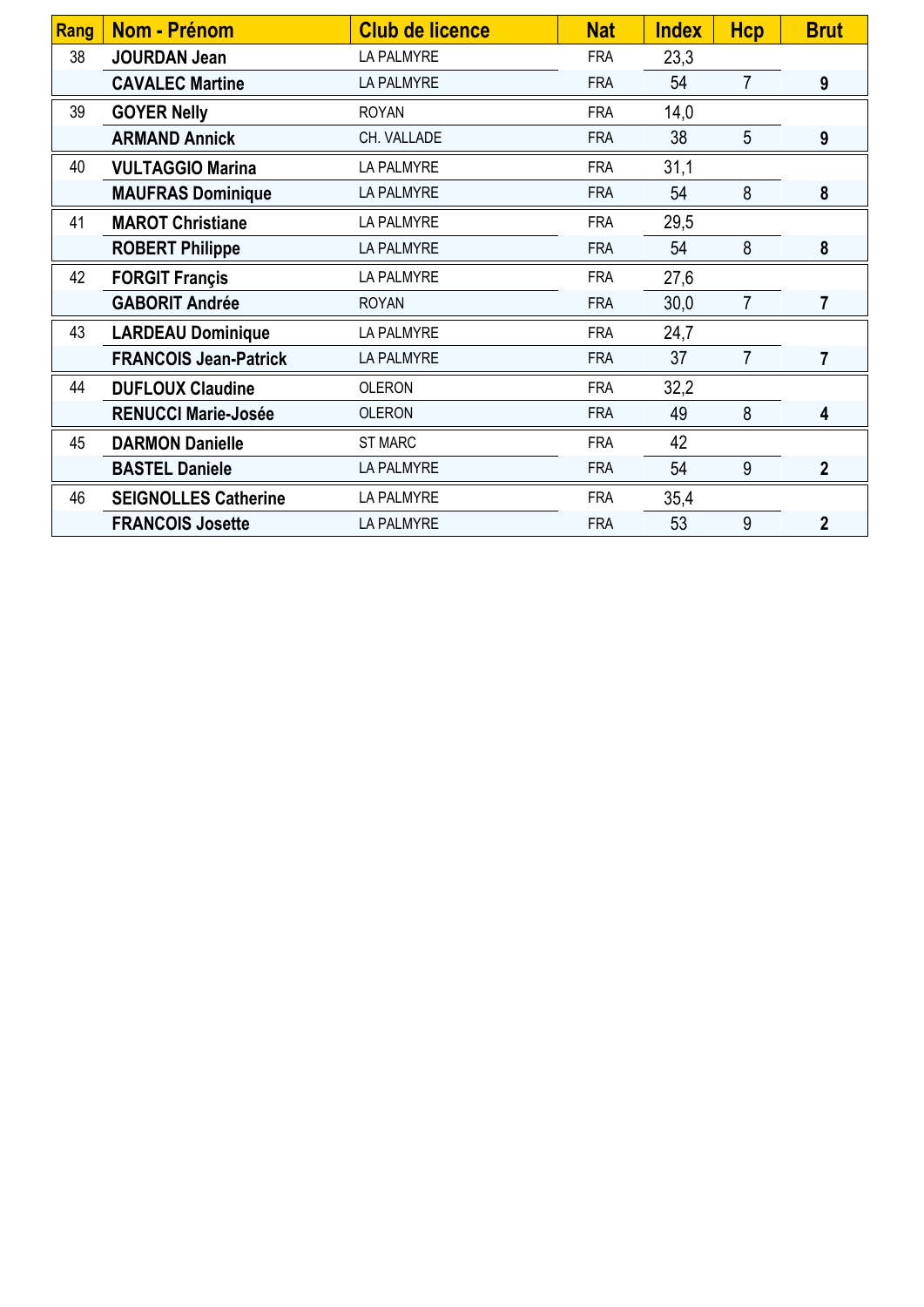



jeudi 12 mai 2022

Tour 1

## **PRE-DIR JACQUES HERVE**

**Classement Net**

| Série(s) : Toutes                                              |                                  |                        |            |              |                |            |  |
|----------------------------------------------------------------|----------------------------------|------------------------|------------|--------------|----------------|------------|--|
| Tour 1/1<br>Brut / Net: Net<br>Date: 12/05/2022<br>Sexe: Mixte |                                  |                        |            |              |                |            |  |
|                                                                |                                  |                        |            |              |                |            |  |
| Rang                                                           | <b>Nom - Prénom</b>              | <b>Club de licence</b> | <b>Nat</b> | <b>Index</b> | <b>Hcp</b>     | <b>Net</b> |  |
| 1                                                              | <b>AUDOUX Joel</b>               | <b>LA PALMYRE</b>      | <b>FRA</b> | 18,7         |                |            |  |
|                                                                | <b>O BRIEN Raymond</b>           | <b>LA PALMYRE</b>      | <b>FRA</b> | 54           | $6\phantom{1}$ | 25         |  |
| $\overline{2}$                                                 | <b>LASCURETTES MOREL LOUIS V</b> |                        |            | 2,1          |                |            |  |
|                                                                | <b>FRISBEY Nanou</b>             | <b>LA PALMYRE</b>      | <b>FRA</b> | 27,0         | $\overline{2}$ | 24         |  |
| 3                                                              | <b>DORMEUIL Emmanuel</b>         | <b>LA PALMYRE</b>      | <b>FRA</b> | 7,6          |                |            |  |
|                                                                | <b>DORMEUIL Astrid</b>           | <b>LA PALMYRE</b>      | <b>FRA</b> | 8,7          | $\mathbf 1$    | 23         |  |
| 4                                                              | <b>DUTRIAS Philippe</b>          | LA PALMYRE             | <b>FRA</b> | 14,7         |                |            |  |
|                                                                | <b>FERRON Gérard</b>             | <b>LA PALMYRE</b>      | <b>FRA</b> | 21,3         | 4              | 23         |  |
| 5                                                              | <b>LEBRAUD Jean Pierre</b>       | LA PALMYRE             | <b>FRA</b> | 11,0         |                |            |  |
|                                                                | <b>LEBRAUD Annie</b>             | <b>LA PALMYRE</b>      | <b>FRA</b> | 18,4         | 3              | 22         |  |
| 6                                                              | <b>SEUGNET Alain</b>             | <b>LA PALMYRE</b>      | <b>FRA</b> | 20,2         |                |            |  |
|                                                                | <b>MOINARD Marcel</b>            | <b>LA PALMYRE</b>      | <b>FRA</b> | 21,4         | 5              | 22         |  |
| $\overline{7}$                                                 | <b>DARSON Philippe</b>           | <b>BORDELAIS</b>       | <b>FRA</b> | 5,0          |                |            |  |
|                                                                | <b>MARTINETTI Jean Claude</b>    | LA PALMYRE             | <b>FRA</b> | 11,4         | 1              | 21         |  |
| 8                                                              | <b>AUBERT-BOUTET Léo</b>         | <b>ROYAN</b>           | <b>FRA</b> | 3,8          |                |            |  |
|                                                                | <b>TASSIN Hubert</b>             | <b>LA PALMYRE</b>      | <b>FRA</b> | 33,3         | $\overline{2}$ | 21         |  |
| 9                                                              | <b>LEGRAND Philippe</b>          | LA PALMYRE             | <b>FRA</b> | 23,4         |                |            |  |
|                                                                | <b>CAJON Sylvain</b>             | <b>LA PALMYRE</b>      | <b>FRA</b> | 36,2         | $\overline{7}$ | 21         |  |
| 10                                                             | <b>DECHELOTTE Grégoire</b>       | LA PALMYRE             | <b>FRA</b> | 10,0         |                |            |  |
|                                                                | <b>DENIS Daniel</b>              | <b>LA PALMYRE</b>      | <b>FRA</b> | 14,2         | $\overline{2}$ | 20         |  |
| 11                                                             | <b>PETREAU Jacques</b>           | <b>LA PALMYRE</b>      | <b>FRA</b> | 27,0         |                |            |  |
|                                                                | <b>VERHEYLEWEGEN Danielle</b>    | <b>LA PALMYRE</b>      | <b>FRA</b> | 32,1         | $\overline{7}$ | 20         |  |
| 12                                                             | <b>HERVE Vincent</b>             | <b>OLERON</b>          | <b>FRA</b> | <b>PRO</b>   |                |            |  |
|                                                                | <b>THEODORE Léa</b>              | <b>OLERON</b>          | <b>FRA</b> | 54           | $\mathfrak{Z}$ | 20         |  |
| 13                                                             | <b>JOUSSEIN Jean-Michel</b>      | <b>ROYAN</b>           | <b>FRA</b> | 14,4         |                |            |  |
|                                                                | <b>THORIN Eric</b>               | <b>ROYAN</b>           | <b>FRA</b> | 15,0         | 3              | 19         |  |
| 14                                                             | <b>DOMECQ Jean-Jacques</b>       | LA PALMYRE             | <b>FRA</b> | 12,3         |                |            |  |
|                                                                | <b>DOMECQ Patricia</b>           | LA PALMYRE             | <b>FRA</b> | 14,6         | $\mathfrak{Z}$ | 19         |  |
| 15                                                             | <b>FAYS Dominique</b>            | LA PALMYRE             | <b>FRA</b> | 8,9          |                |            |  |
|                                                                | <b>MADELEINE Daniel</b>          | LA PALMYRE             | <b>FRA</b> | 23,1         | 3              | 19         |  |
| 16                                                             | <b>JAUBERT François</b>          | <b>OLERON</b>          | <b>FRA</b> | 12,3         |                |            |  |
|                                                                | <b>AMINOT Stephane</b>           | <b>OLERON</b>          | <b>FRA</b> | 13,6         | 3              | 19         |  |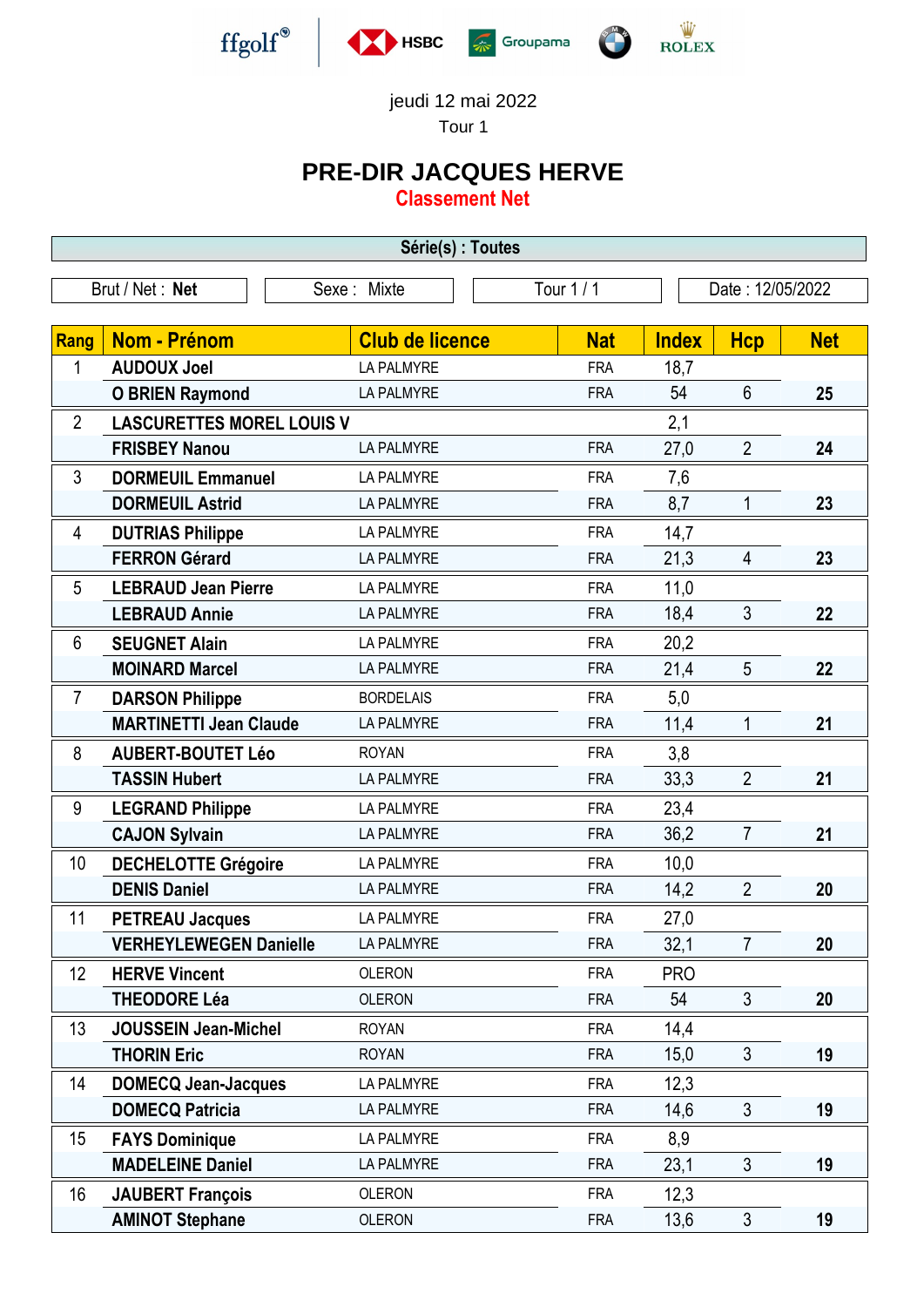| <b>Rang</b> | Nom - Prénom                    | <b>Club de licence</b> | <b>Nat</b> | <b>Index</b> | <b>Hcp</b>      | <b>Net</b> |
|-------------|---------------------------------|------------------------|------------|--------------|-----------------|------------|
| 17          | <b>REGNIER Mary</b>             | <b>LA PALMYRE</b>      | <b>FRA</b> | 25,0         |                 |            |
|             | <b>REGNIER Jean-Francois</b>    | LA PALMYRE             | <b>FRA</b> | 30,9         | $6\phantom{a}$  | 18         |
| 18          | <b>FRANCOIS Marie-Annick</b>    | LA PALMYRE             | <b>FRA</b> | 37           |                 |            |
|             | <b>RIMLINGER Marie Laurence</b> | <b>ROYAN</b>           | <b>FRA</b> | 54           | 9               | 18         |
| 19          | <b>GRAND Jean-Pierre</b>        | LA PALMYRE             | <b>FRA</b> | 28,4         |                 |            |
|             | <b>GRAND Claude</b>             | <b>LA PALMYRE</b>      | <b>FRA</b> | 39           | 8               | 18         |
| 20          | <b>FERNANDEZ Paul</b>           | <b>LA PALMYRE</b>      | <b>FRA</b> | 11,9         |                 |            |
|             | <b>DEBAUD-STOCCHI Claudine</b>  | <b>LA PALMYRE</b>      | <b>FRA</b> | 24,0         | $\mathfrak{Z}$  | 18         |
| 21          | <b>ERIEAU Jean-Jacques</b>      | LA PALMYRE             | <b>FRA</b> | 22,5         |                 |            |
|             | <b>ERIEAU Claudine</b>          | <b>LA PALMYRE</b>      | <b>FRA</b> | 42           | $6\phantom{1}$  | 18         |
| 22          | <b>MAGNE Arnaud</b>             | <b>ROYAN</b>           | <b>FRA</b> | 2,0          |                 |            |
|             | <b>BUENAVENTES Serge</b>        | <b>ROYAN</b>           | <b>FRA</b> | 8,4          | $\pmb{0}$       | 18         |
| 23          | <b>FRANCOIS Yves</b>            | LA PALMYRE             | <b>FRA</b> | 21,5         |                 |            |
|             | <b>BRAGANCA MICHEL</b>          |                        |            | 31,0         | $6\phantom{.}6$ | 18         |
| 24          | <b>ROEDER Jean Pierre</b>       | LA PALMYRE             | <b>FRA</b> | 21,4         |                 |            |
|             | <b>TISSIER Michel</b>           | <b>MORANGIS</b>        | <b>FRA</b> | 36,6         | $6\phantom{1}$  | 18         |
| 25          | DE BELLEGARDE Réjane            | LA PALMYRE             | <b>FRA</b> | 21,5         |                 |            |
|             | <b>MARCHESINI Jean-Claude</b>   | <b>LA PALMYRE</b>      | <b>FRA</b> | 26,7         | 5               | 17         |
| 26          | <b>BARBE Claude</b>             | LA PALMYRE             | <b>FRA</b> | 30,4         |                 |            |
|             | <b>ORGERON Christophe</b>       | LA PALMYRE             | <b>FRA</b> | 54           | 8               | 17         |
| 27          | <b>NGO Laurence</b>             | <b>DISNEYLAND</b>      | <b>FRA</b> | 12,1         |                 |            |
|             | <b>NGO Yann</b>                 | <b>BUSSY</b>           | <b>FRA</b> | 20,7         | $\mathfrak{Z}$  | 17         |
| 28          | <b>MAYE Annick</b>              | LA PALMYRE             | <b>FRA</b> | 16,6         |                 |            |
|             | <b>MAYE Robert</b>              | <b>LA PALMYRE</b>      | <b>FRA</b> | 21,2         | 4               | 17         |
| 29          | <b>BOURIT Catherine</b>         | <b>ROYAN</b>           | <b>FRA</b> | 18,1         |                 |            |
|             | <b>CASTELLI Brigitte</b>        | <b>ROYAN</b>           | <b>FRA</b> | 24,8         | 5               | 17         |
| 30          | <b>MENARDI Arlette</b>          | <b>OLERON</b>          | <b>FRA</b> | 20,4         |                 |            |
|             | <b>LE PORCHER Michel</b>        | <b>OLERON</b>          | <b>FRA</b> | 26,0         | 5               | 17         |
| 31          | <b>FOSSIER BERNE Catherine</b>  | LA PALMYRE             | <b>FRA</b> | 27,3         |                 |            |
|             | <b>TORET Michelle</b>           | <b>LA PALMYRE</b>      | <b>FRA</b> | 37           | $\overline{7}$  | 16         |
| 32          | <b>LISSANDRE Jean Pierre</b>    | <b>LA PALMYRE</b>      | <b>FRA</b> | 20,2         |                 |            |
|             | <b>MOESSARD Alain</b>           |                        |            | 54           | $6\phantom{1}$  | 16         |
| 33          | <b>LEGLISE Christian</b>        | LA PALMYRE             | <b>FRA</b> | 21,4         |                 |            |
|             | <b>LEGLISE Jean Pierre</b>      | LA PALMYRE             | <b>FRA</b> | 24,7         | 5               | 16         |
| 34          | <b>MAROT Christiane</b>         | LA PALMYRE             | <b>FRA</b> | 29,5         |                 |            |
|             | <b>ROBERT Philippe</b>          | LA PALMYRE             | <b>FRA</b> | 54           | 8               | 16         |
| 35          | <b>JOURDAN Jean</b>             | LA PALMYRE             | <b>FRA</b> | 23,3         |                 |            |
|             | <b>CAVALEC Martine</b>          | LA PALMYRE             | <b>FRA</b> | 54           | $\overline{7}$  | 16         |
| 36          | <b>CLICHY Jean Paul</b>         | <b>ROYAN</b>           | <b>FRA</b> | 26,9         |                 |            |
|             | <b>FONTAINE Christian</b>       | LA PALMYRE             | <b>FRA</b> | 34,7         | $\overline{7}$  | 15         |
| 37          | <b>BOURNIQUE Maryline</b>       | <b>ROYAN</b>           | <b>FRA</b> | 19,1         |                 |            |
|             | <b>BOURCET Joelle</b>           | <b>OLERON</b>          | <b>FRA</b> | 22,2         | $\overline{5}$  | 15         |